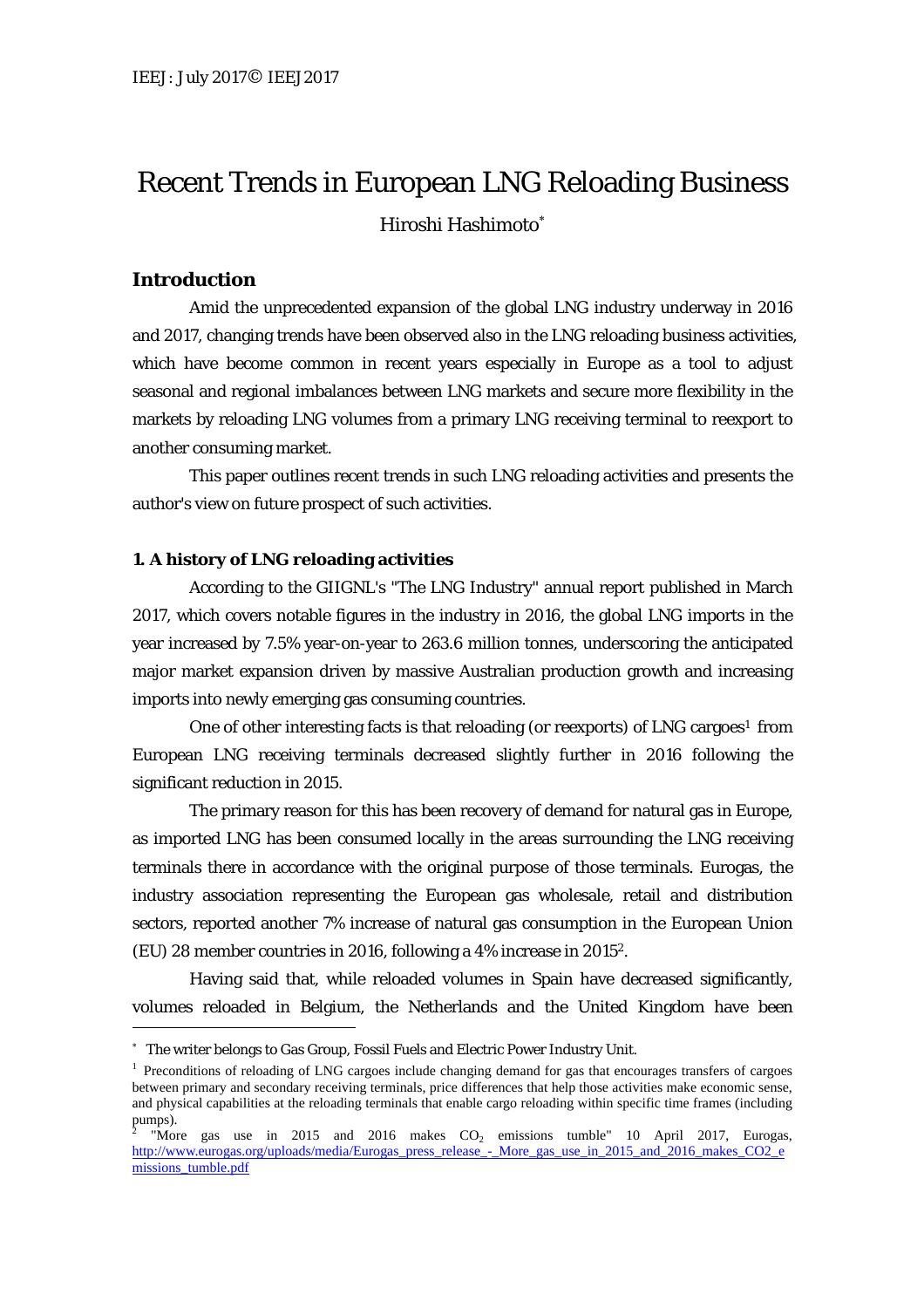relatively stable and significant increases in reloaded activities have been observed in France.

Reloading activities earlier were initiated in the United States from 2009, where domestic natural gas production mushroomed through the shale gas revolution, as a tool to capture arbitrage opportunities of regional and seasonal price differences utilising underutilised LNG receiving terminal capacity. In the end those reloading activities there can be viewed as a transitional function of those facilities in the United States which have undergone transformation from LNG receiving terminals to LNG exporting plants.

**Table 1 Number of LNG cargoes reloaded at LNG receiving terminals in the United States** 

|                     | 2009 | 2010 | 2011 | 2012 | 2013 | 2014 | 2015 | 2016 |
|---------------------|------|------|------|------|------|------|------|------|
| <b>Sabine Pass</b>  |      |      | 19   |      |      |      |      | 4    |
| <b>Freeport LNG</b> | ∼    |      |      |      |      |      |      |      |
| Cameron             |      |      | ∼    |      |      |      |      |      |

\*Four cargoes in 2016 were part of cargoes that included domestically produced LNG. (Source) compiled by the author based on data from the Department of Energy, the United States.

In Europe as demand for natural gas stagnated after 2009 and LNG receiving terminals were severely underutilised, reloaded volumes grew significantly after 2011, buoyed by expansion of the LNG markets in South America and the Middle East, as well as increasing demand for LNG in Asia, partly triggered by the shutdown of nuclear power in Japan following the Fukushima disaster.

The reloaded volumes in Europe peaked in 2014 at slightly more than 6 million tonnes before subduing to 3.6 million tonnes in 2015 and 2016 respectively. Although Spain boasted 4 million tonnes of reloading in 2014, the volumes shrunk to just a quarter of it in 2015 (1 million tonnes), and further to just around 90 thousand tonnes in 2016.

Part of the reasons for the reduction of reloading activities in Spain included recovery of demand for natural gas in the country, in line with the recovery in Europe, which resulted in corresponding recovery of net imports of LNG in the country from 8 million tonnes in 2014 to more than 10 million tonnes in 2016. Naturally the country consumed more imported LNG locally within its border in the year.

However, as Spain imported more than 20 million tonnes of LNG annually until 2010, even if the country consumed more than 10 million tonnes of LNG in the country, reloading with the peak frequency (6 million tonnes as in 2014) could not be constrained.

Assessed spot prices of LNG in Asia and the world have gone down significantly since the beginning of 2014, resulting in steep contraction of regional price differences and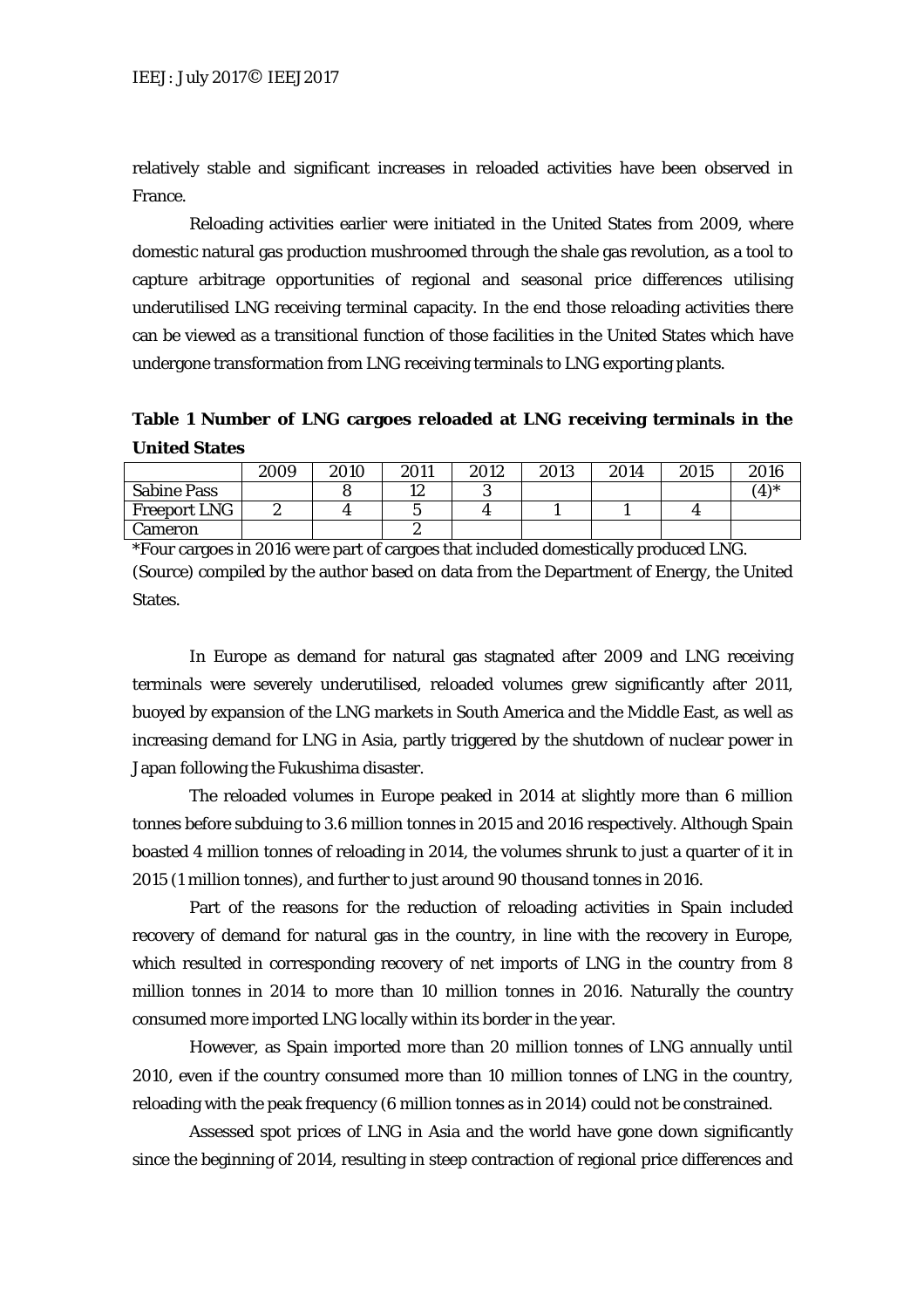arbitrage opportunities that had underpinned monetary gaining from those LNG reloading activities, leading in turn to significant reduction in reloaded volumes.

As for the regional price differences, there have been additional differences between Spain and Northwest Europe. As for most of the period of this analysis prices in Spain were higher than those in Northwest Europe, smaller regional price differences for the Spanish terminals against targeted markets for reloaded cargoes may have been reflected in the different trends of reloading activities between Spanish and Northwest European LNG terminals. Under those circumstances local consumption of imported LNG was apparently prioritised and cargo procurement activities for purely reloading to take advantage of smaller arbitrage opportunities were back burnered.

In addition, significantly increasing volumes from new LNG production projects in the Asia Pacific region, especially those in Australia since 2015 have resulted in reduced needs for reloaded volumes from Europe. Other destinations for reloaded volumes also decreased demand for them as Brazil has decreased imports of LNG as a whole and Kuwait has directly imported more LNG from Qatar.



**Figure 1 Volumes of reloaded LNG from European LNG importing countries** 

(Source) compiled by the author based on data from GIIGNL Annual Report 2017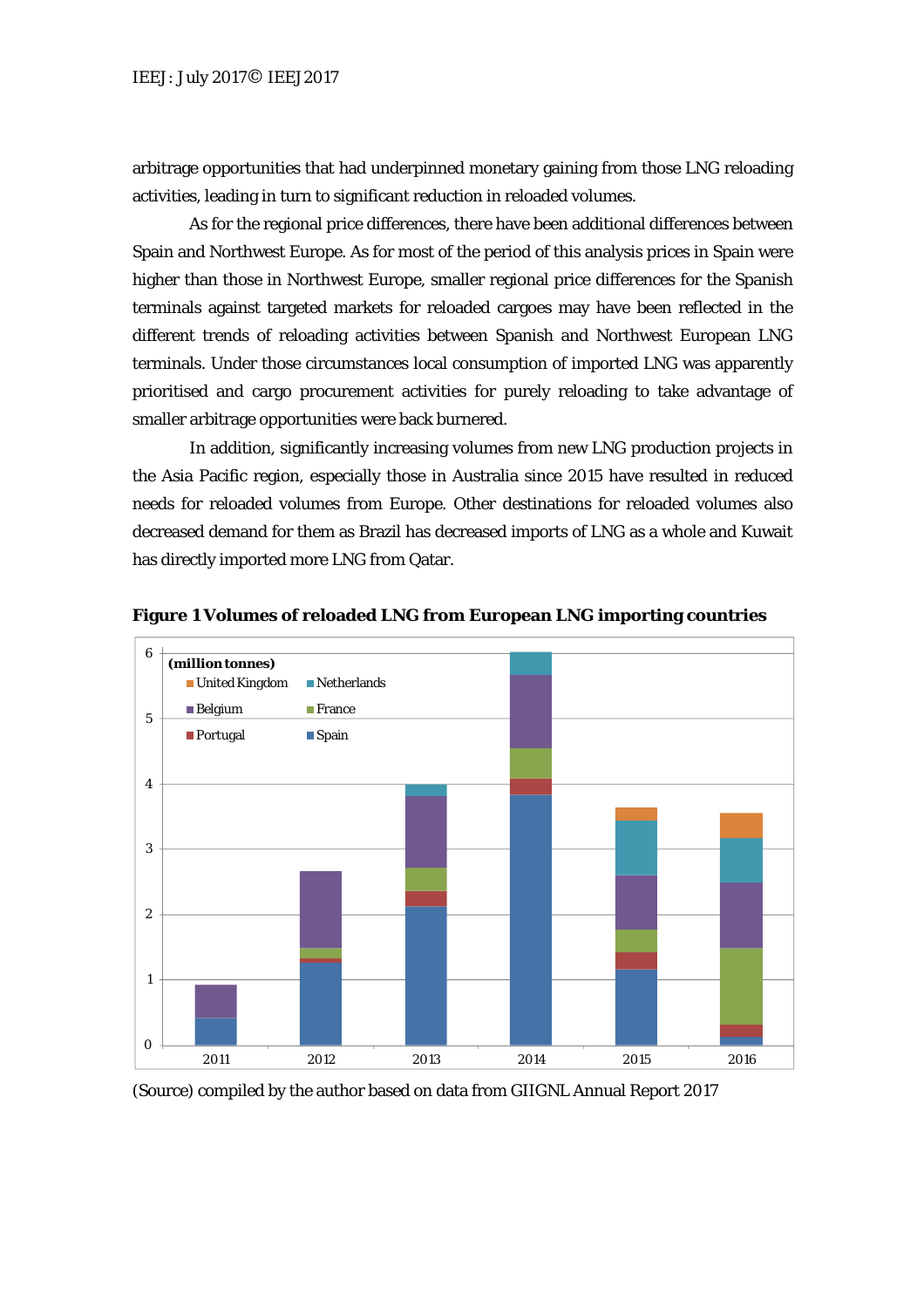|                       | 2011            | 2012  | 2013  | 2014  | 2015  | 2016  |
|-----------------------|-----------------|-------|-------|-------|-------|-------|
| Japan                 | -               | 0.349 | 0.181 | 0.782 | 0.257 | 0.525 |
| Korea                 | 0.053           | 0.111 | 0.188 | 1.111 | 0.268 | 0.069 |
| China                 |                 |       | 0.057 | 0.188 |       | 0.025 |
| <b>Chinese Taipei</b> | 0.053           | 0.064 | 0.127 |       | 0.056 |       |
| India                 | 0.180           | 0.180 | 0.061 | 0.216 | 0.425 | 0.196 |
| Pakistan              | $\qquad \qquad$ | -     |       |       | 0.126 | 0.072 |
| Thailand              | -               | -     | 0.104 | -     |       |       |
| Malaysia              | $\qquad \qquad$ | -     |       | 0.123 | 0.014 | 0.069 |
| <b>Singapore</b>      | -               | -     |       | 0.138 | 0.068 |       |
| Asia                  | 0.287           | 0.704 | 0.717 | 2.558 | 1.215 | 0.957 |
| <b>Rest of World</b>  | 0.63            | 1.96  | 3.28  | 3.47  | 2.42  | 2.60  |
| <b>Share of Asia</b>  | 31%             | 26%   | 18%   | 42%   | 33%   | 27%   |

**Table 2 Volumes of LNG reloaded in Europe and then received in Asia** 

(Source) compiled by the author based on customs statistics and data from GIIGNL Annual

Report 2017



**Figure 2 Assessed spot prices of LNG in the world in recent years** 

(Source) compiled by the author based on data from various sources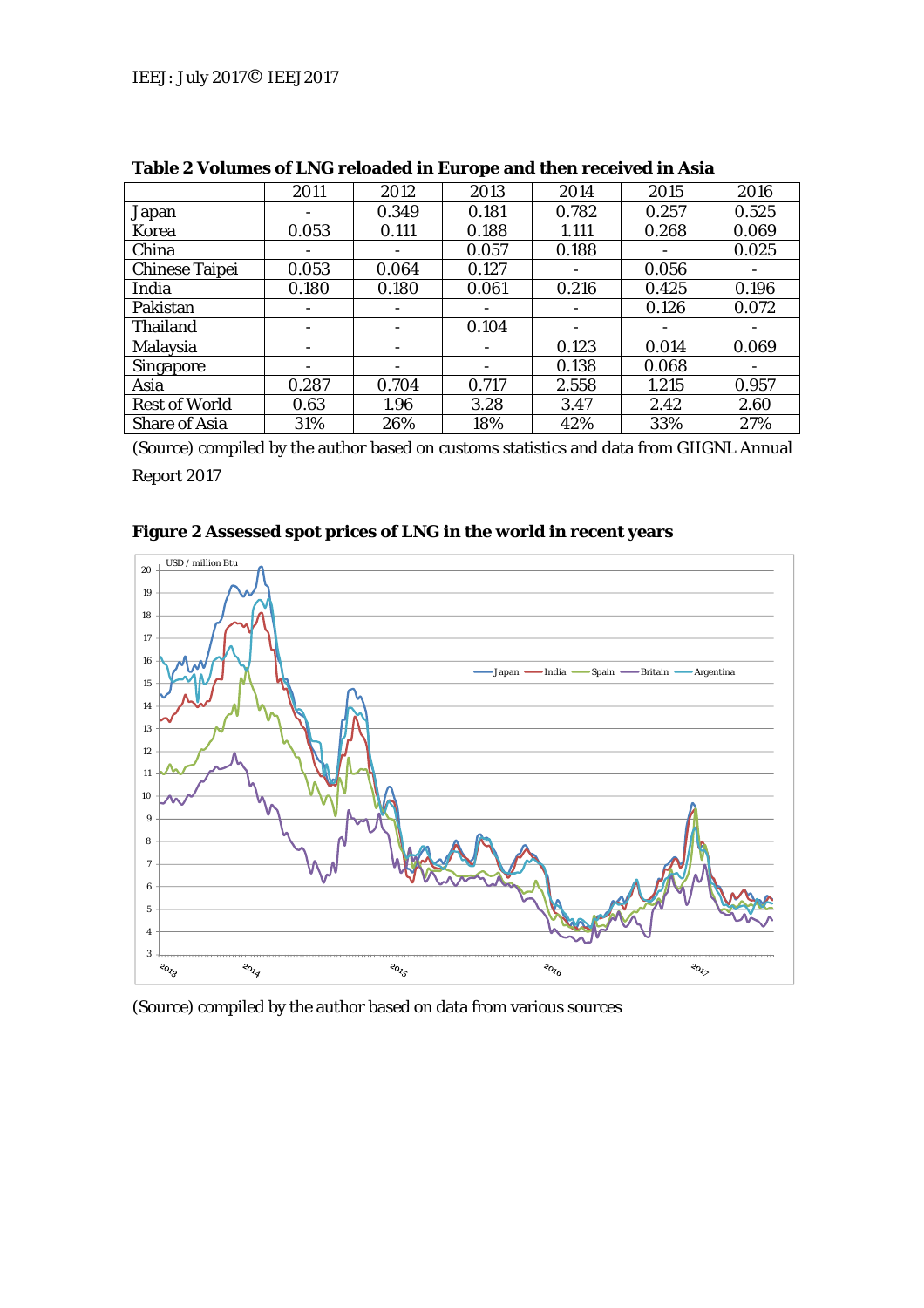#### **2. Increase and decrease of volumes reloaded in Spain**

Demand for LNG in Spain grew steadily after 2000, before LNG terminal capacity reservation decreased in 2008. The decrease was caused by slowdown of economic activities and competitive disadvantage of LNG against import of natural gas via pipelines. In response terminal (and pipeline) operator Enagás implemented measures to enhance services to international customers by reducing boil-off rates and increasing reloading rates at several receiving terminals between 2008 and 2013, as well as improving services to customers of existing regasification business.

With this enhanced capability and increasing regional price differences between Europe and other regions, Spain steadily increased LNG reloading activities until 2014.

While destination restrictive clauses in LNG sales contracts are deemed illegal in the European Union (EU), profit sharing between the seller and the buyer is allowed when the cargo destination is altered under a DES (delivered ex-ship at the flange at the receiving port) contract.

However, as this profit sharing is a complicated practice and preferred to be avoided, players tend to reload and reexport cargoes after unloading them at the Spanish receiving terminals rather than changing destinations under DES agreements, resulting in more reloading activities in Spain during the period.

The EU regulations on resale restrictions may not look perfect in a sense that transfers of cargoes are not always physically optimal by creating multiple discharging operations of LNG at receiving terminals between production and end-use of gas. However, once a cargo is discharged into tanks at an LNG receiving terminal, it can be freely resold to anybody, even by reloading to a tanker yet in liquid form. In that sense, the regulations are greatly taken advantage of, in cargo reloading activities.

In any case, reloading activities in Spain were subdued in 2015 and 2016.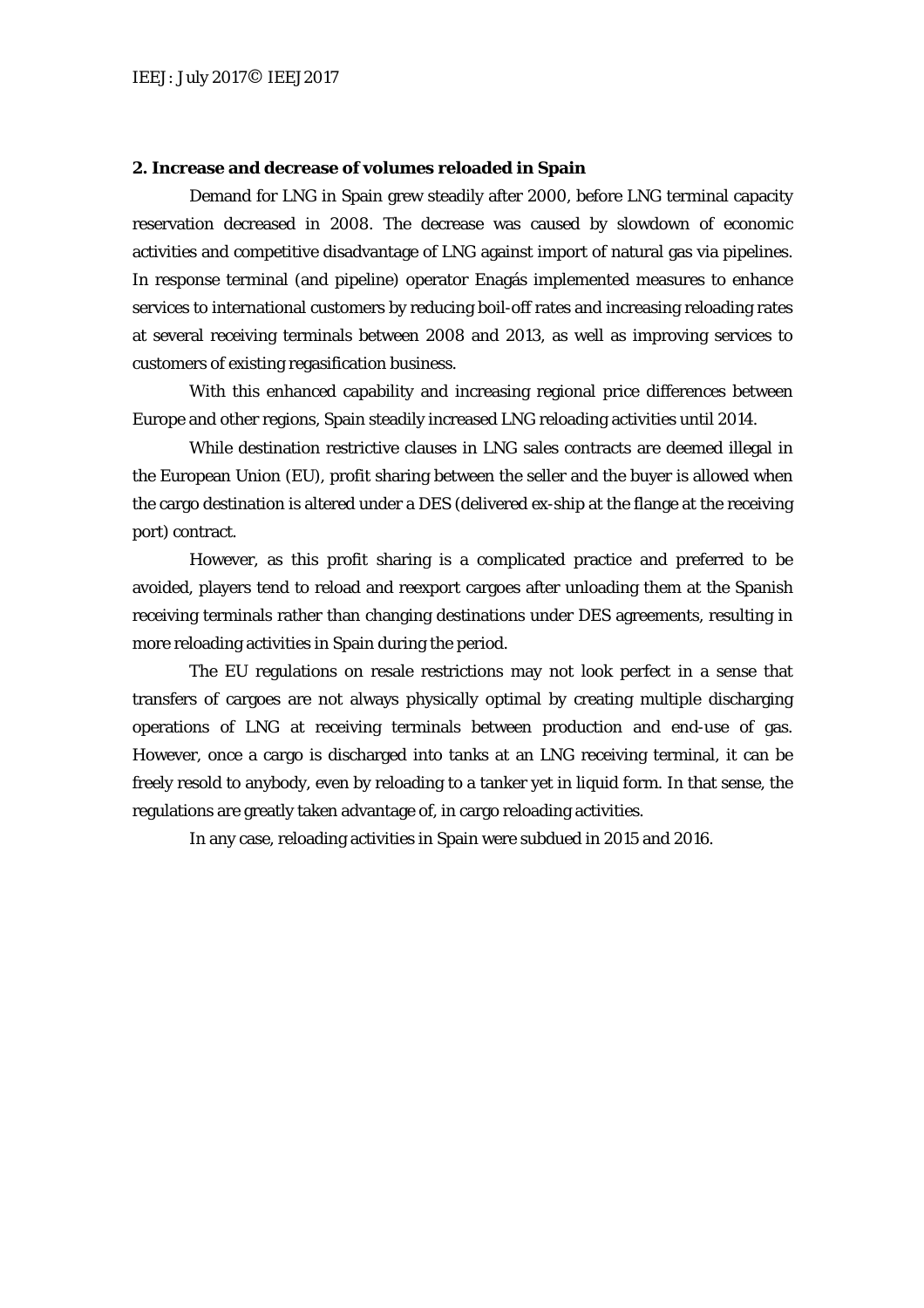

**Figure 3 LNG reloading activities in Spain** 

(Source) compiled by the author based on data from *Boletín estadístico, Gestión del Sistema Gasista, Enagás*

## **3. Still steady reloading activities in France**

On the other hand reloading activities in France have still been steady even after 2015.

Although judging purely from the assessed spot prices of LNG presented in Figure 2, reloading activities in that country may not look to have kept advantage, France supplied eight cargoes to Japan in 2016. In fact Japan did not import any other reloaded cargoes from Europe in the year.

These deliveries were believed to be made under a term contract that a primary user of the French LNG receiving terminal had with a Japanese LNG buyer. Under this arrangement, the price to beat was supposed to be the over-all average of Japanese LNG prices that include long-term contracts, instead of the assessed spot LNG prices, resulting in continuing competitiveness of deliveries into the Japanese market (The weighted average price of LNG from France landed in Japan in 2016 was USD 6.83 per million Btu, against USD 6.94 for the over-all weighted average of total Japan's imports of LNG in the year).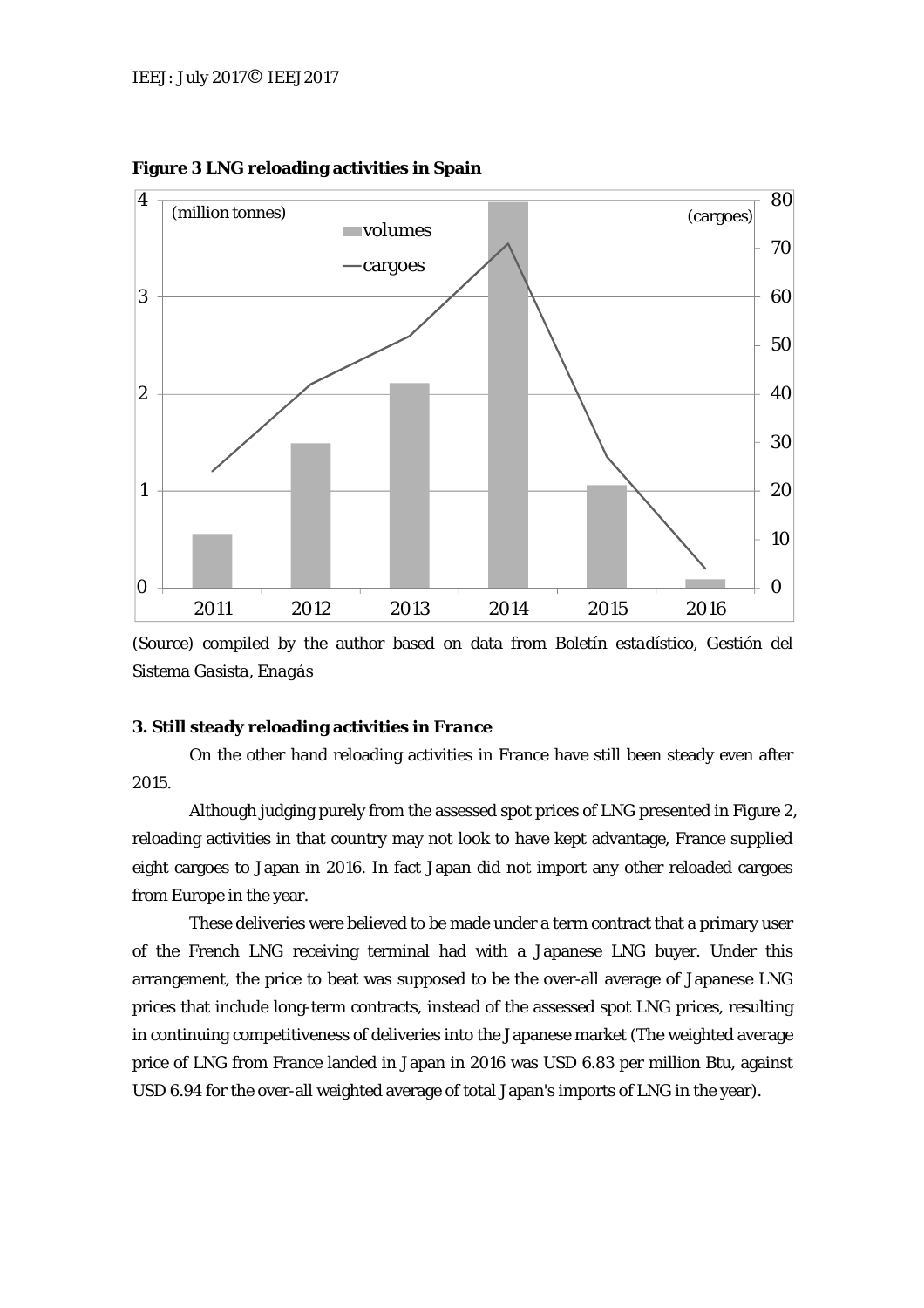#### **4. Indicative fee calculation of reloading operations**

Calculation of indicative reloading fees are shown in the following table based on data published by terminal operators (Table 3) assuming reloaded volumes of 900 GWh (approximately 60,000 tonnes) per cargo, excluding primary discharging and storage costs.

As they represent only a few dimes per million Btu, they will enable economic regional arbitrages. However, if there are long time lags between discharge and reloading operations, they may result in constraints over physical terminal operations and increasing costs.

# **Table 3 Indicative fee calculation of reloading operations at selected LNG receiving terminals**

|                        | <b>Montoir</b> | <b>Fos</b> | Zeebrugge | Spanish terminals |
|------------------------|----------------|------------|-----------|-------------------|
| per reload             | 330,000        | 255,000    | 75,000    | 176,841           |
| $\epsilon$ /GWh        | 160            | 160        | 180       | 1,563             |
| <b>Total estimated</b> |                |            |           |                   |
| fees for one           | 474,000        | 399,000    | 237,000   | 1,583,541         |
| reload                 |                |            |           |                   |

(Source) Calculated by the author based on the information obtained from the published data by the operators

#### **Conclusions**

LNG reloading business is a complicated practice that is largely dependent on price differences between the reloading point and final consuming market.

As it is also physically dependent on spare tank capacity, it is especially difficult at those LNG receiving terminals with higher utilisation rates of storage tanks. It is not a kind of business that can be easily implemented at LNG receiving terminals in Japan, where companies are almost totally dependent on LNG imports for their natural gas supply and terminals have been designed in a manner to minimise spare capacity.

Whereas in Europe, LNG reloading business has functioned as a tool to enhance operational rates of LNG terminals, whose operational rates in accordance with original purpose of receiving have been lower than intended.

Even though regional price differences have shrunk price levels for LNG in Japan are still relatively higher than those in other parts of the world. Even if time may come when some terminals in Japan face lower downstream gas demand and have spare capacity in the future, it could be still difficult to carry out reloading activities in an economical manner.